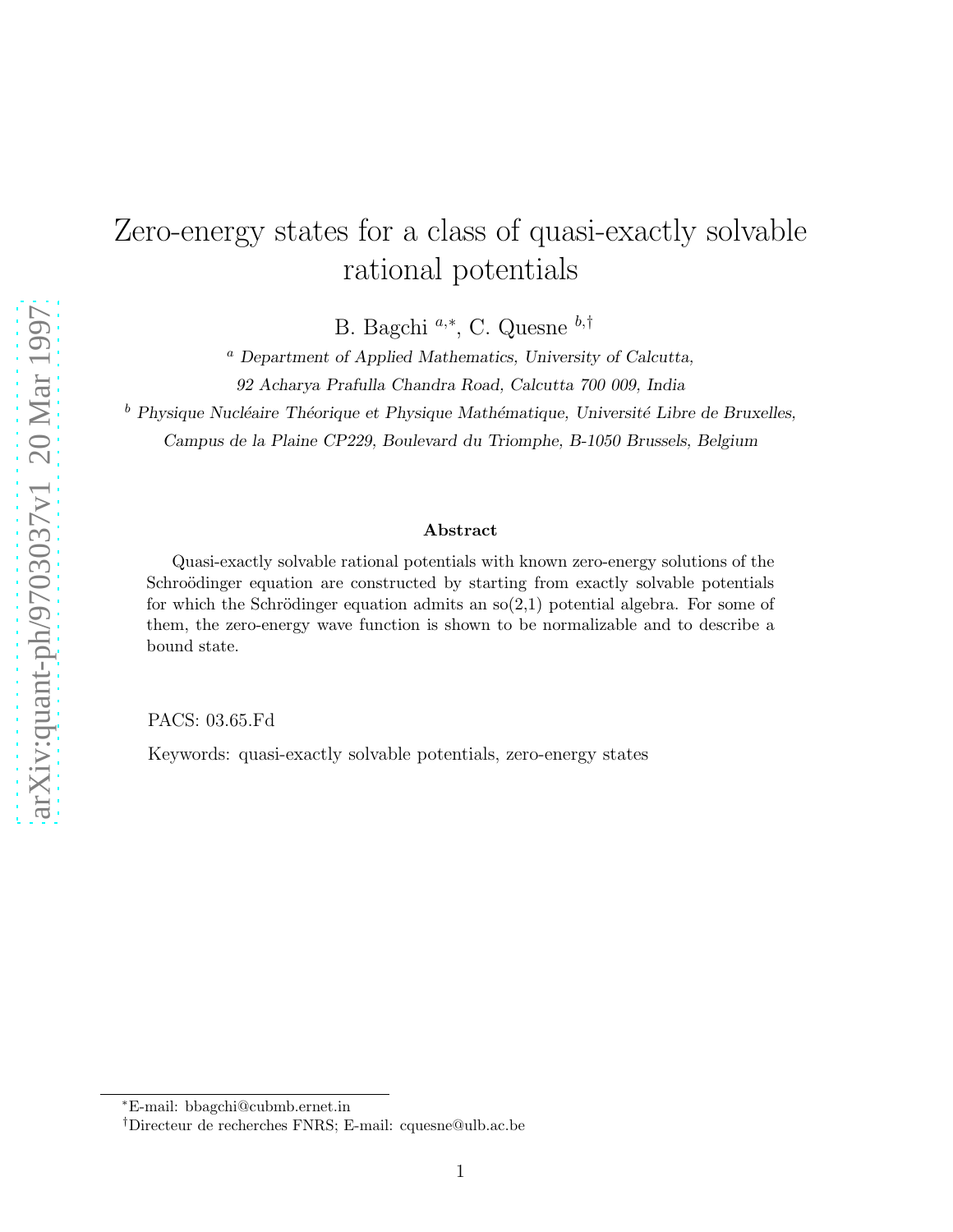<span id="page-1-0"></span>In quantum mechanics the number of exactly solvable (ES) potentials being limited, there have been recent searches for either quasi-exactly solvable(QES) [\[1\]](#page-10-0) or conditionally exactly solvable (CES)[[2, 3](#page-10-0), [4, 5](#page-10-0)] systems, for which the energy spectrum is partly or completely known under certain constraint conditions among the potential parameters, respectively. Apart from being mathematically interesting, both types of potentials offer useful insights into the description of physical phenomena: for instance, one can establish a correspondence between QES problems and the spin-boson and spin-spin interacting models [\[6\]](#page-10-0), while CES potentials may be shown to be related to the ES Coulomb, anharmonic, and Manning-Rosen potentials[[5\]](#page-10-0).

There has recently been a resurgence of interest[[7](#page-10-0)] in tracking down potentials with zero binding energy. For one thing, an  $E = 0$  quantal state is a QES system in its own right; for another, familiarity with the Coulomb problem persuades one to expect that all zero-energy states lie in the continuum and so are not normalizable. However, Daboul and Nieto[[7\]](#page-10-0) have made a systematic survey with radial power law potentials to arrive at several exceptional solutions, which include two cases where the  $E = 0$  wave function is normalizable and the corresponding state is either bound or unbound. Bound  $E = 0$  solutions have also been reported before. For example, within the framework of the general effective radial potentials for an interacting spin 1/2 particle, Barut[[8\]](#page-10-0) had pointed out long ago that exact zero-energy solutions could exist with properties of confinement (normalizable case) and leakage (non-normalizable case).

The purpose of this letter is to present another evidence of zero-energy normalizable solutions for a class of QES rational potentials. Our approach for constructing such a class combines elements of various methods for generating ES or CES potentials, including algebraic techniques based upon the use of  $\mathfrak{so}(2,1)$  as a potential algebra for the Schrödinger equation[[9, 10, 11\]](#page-10-0).

A few remarks on  $\mathfrak{so}(2,1)$  are in order. As shown by Wu and Alhassid [\[10](#page-10-0)], the underlying commutation relations of so(2,1), namely  $[J_+, J_-] = -2J_0$ ,  $[J_0, J_{\pm}] = \pm J_{\pm}$ , may be given a differential realization  $J_0 = -i\partial/\partial\phi$ , and  $J_{\pm} = e^{\pm i\phi} \left[ \pm (\partial/\partial x) + F(x) \left( i\partial/\partial\phi \mp \frac{1}{2} \right) \right]$  $\frac{1}{2}\Big) + G(x) \Big],$ where the two functions  $F$  and  $G$  satisfy coupled differential equations

$$
F' = 1 - F^2
$$
, and  $G' = -FG$ , (1)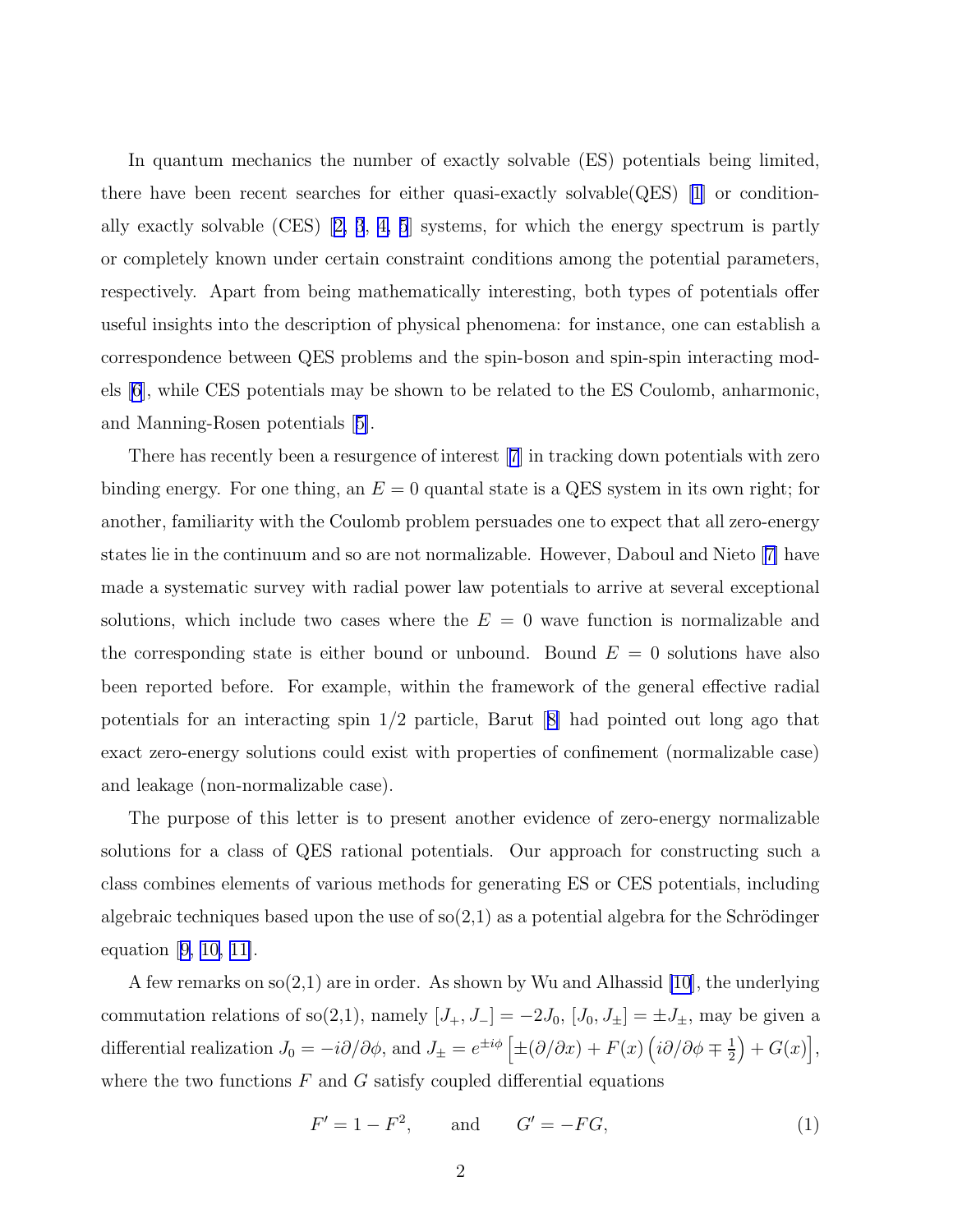<span id="page-2-0"></span>dashes denoting derivatives with respect to x. The Casimir operator  $J^2 = J_0^2 \mp J_0 - J_{\pm} J_{\mp}$ being explicitly  $J^2 = (\partial^2/\partial x^2) - F' \left[ (\partial^2/\partial \phi^2) + \frac{1}{4} \right] + 2iG' (\partial/\partial \phi) - G^2 - \frac{1}{4}$  $\frac{1}{4}$ , it follows readily that an irreducible representation of the potential algebra so(2,1) has basis states, which are eigenfunctions of different Hamiltonians, but conform to the same energy level. In other words, with  $J_0|km\rangle = m|km\rangle$ , and  $J^2|km\rangle = k(k-1)|km\rangle$   $(m = k, k+1, k+2, \ldots),$ where  $|km\rangle = \psi_{km}(x)e^{im\phi}$  are the basis functions, the coefficient functions  $\psi_{km}(x)$  obey the Schrödinger equation

$$
-\psi''_{km} + V_m \psi_{km} = -\left(k - \frac{1}{2}\right)^2 \psi_{km},\tag{2}
$$

where the one-parameter family of potentials is

$$
V_m = \left(\frac{1}{4} - m^2\right)F' + 2mG' + G^2.
$$
\n(3)

Wu and Alhassid[[10\]](#page-10-0) have considered particular solutions of [\(1](#page-1-0)) to deal with Morse, Pöschl-Teller, and Rosen-Morse potentials from (3). On the other hand, Englefield and Quesne [\[11\]](#page-10-0) have explored more general possibilities to identify three classes of solutions from [\(1\)](#page-1-0) according to whether  $F^2 < 1$ ,  $F^2 = 1$  or  $F^2 > 1$ :

(I) 
$$
F(x) = \tanh x
$$
,  $G(x) = b \operatorname{sech} x$ ,  
\n(II)  $F(x) = \pm 1$ ,  $G(x) = be^{\mp x}$ ,  
\n(III)  $F(x) = \coth x$ ,  $G(x) = b \operatorname{cosech} x$ . (4)

Substitution of these solutions in (3) leads to non-singular Gendenshtein, Morse, and singular Gendenshtein potentials. These solutions encompass those obtained by Wu and Alhassid  $[10]$  in that Gendenshtein potentials are disguised versions of Pöschl-Teller potentials; further, for particular values of the parameters, one gets non-singular Rosen-Morse potentials from singular Gendenshtein potentials.

We now outline a procedure to obtain QES potentials from a very general scheme, which addresses the problem of generating ES potentials in quantum mechanics [\[12, 13\]](#page-10-0).

Let us consider a change of variables  $x \to f(u)$  resulting in the Schrödinger wave function transforming as  $\psi(x) \to g(x)\chi(u(x))$ . The standard form of the Schrödinger equation

$$
-\frac{d^2\psi}{dx^2} + [V(x) - E]\psi(x) = 0
$$
\n(5)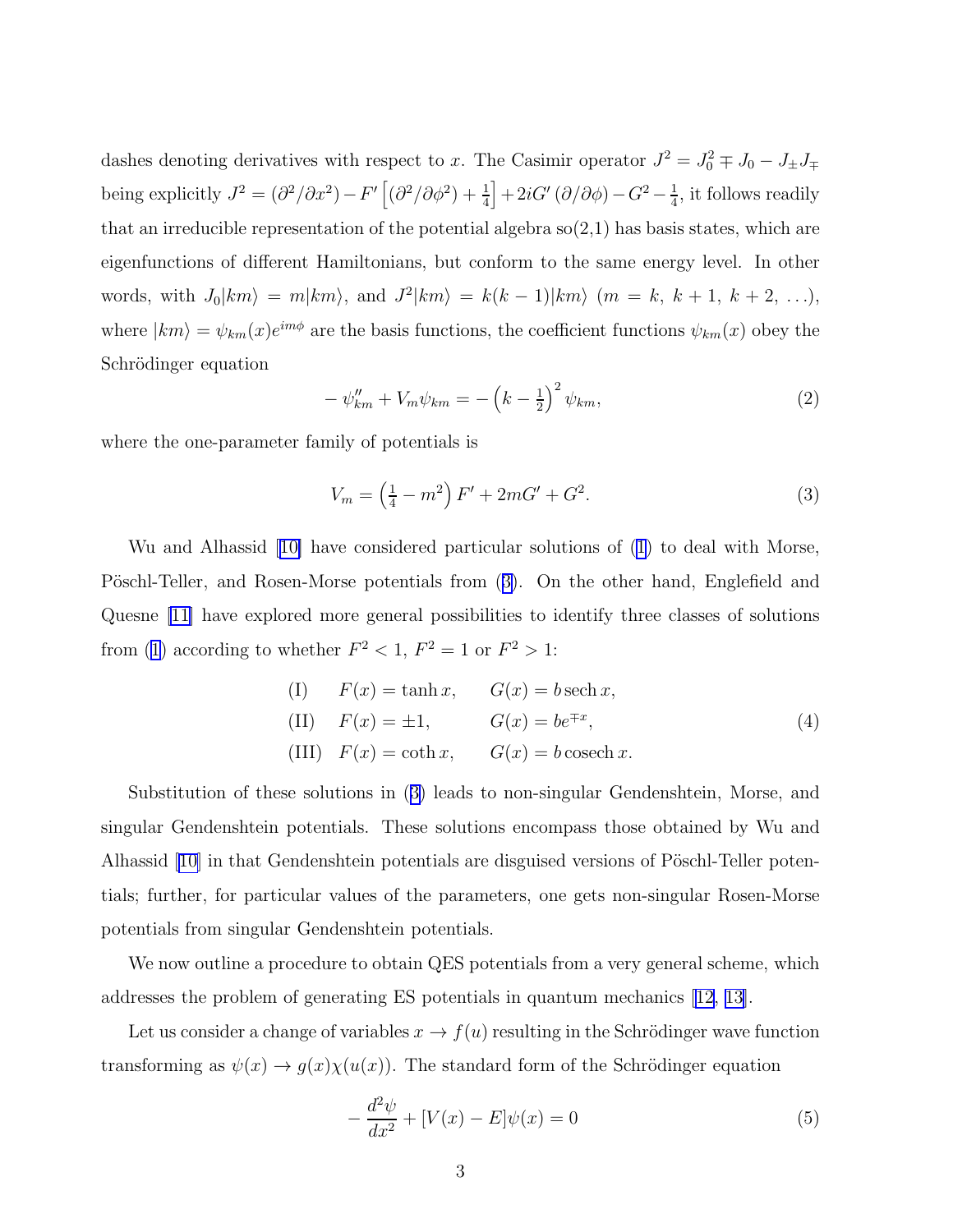<span id="page-3-0"></span>is thus modified to a more general expression

$$
\frac{d^2\chi}{du^2} + Q(u)\frac{d\chi}{du} + R(u)\chi(u) = 0.
$$
\n(6)

The functions  $Q(u)$  and  $R(u)$  are given by

$$
Q(u) = \frac{u''}{u'^2} + \frac{2g'}{gu'},
$$
\n(7)

$$
R(u) = \frac{g''}{gu'^2} + \frac{E - V(x)}{u'^2},\tag{8}
$$

where the dashes denote derivatives with respect to x.

From (7) and (8), the difference  $E - V(x)$  may be represented in terms of the function u only:

$$
E - V(x) = \frac{1}{2}\Delta V(u) + u'^2 \left( R - \frac{1}{2}\frac{dQ}{du} - \frac{1}{4}Q^2 \right),
$$
\n(9)

where the quantity  $\Delta V(u)$  is the so-called Schwartzian derivative [\[14\]](#page-10-0),

$$
\Delta V(u) = \frac{u'''}{u'} - \frac{3}{2} \left(\frac{u''}{u'}\right)^2.
$$
\n
$$
(10)
$$

It is clear from (9) that if the functions  $Q(u)$  and  $R(u)$  are known explicitly, we can try out various choices of  $u(x)$  to arrive at an ES potential. In the literature, several studies [\[12](#page-10-0), [13](#page-10-0)] of Eq. (9) have been made by comparing Eq. [\(5](#page-2-0)) with those differential equations whose solutions are analytically known.

We would like to point out that CES or QES potentials may also be obtained from the secondary differential equation (6) by putting  $Q(u) = 0$ . The latter implies  $u'g^2 = \text{constant}$ ,  $\psi = (u')^{-1/2} \chi(u(x))$ , and from (9) or (8)

$$
E - V(x) = \frac{1}{2}\Delta V(u) + Ru'^2.
$$
\n(11)

To get a meaningful representation of (11), we set  $R = E_T - V_T(u)$ , and use (10) along with the transformation  $x = f(u)$  to get the result

$$
E_T - V_T(u) = [E - V(f(u))](f'(u))^2 + \frac{1}{2}\Delta V(f(u)),
$$
\n(12)

where

$$
\Delta V(f(u)) = \frac{f'''(u)}{f'(u)} - \frac{3}{2} \left( \frac{f''(u)}{f'(u)} \right)^2.
$$
 (13)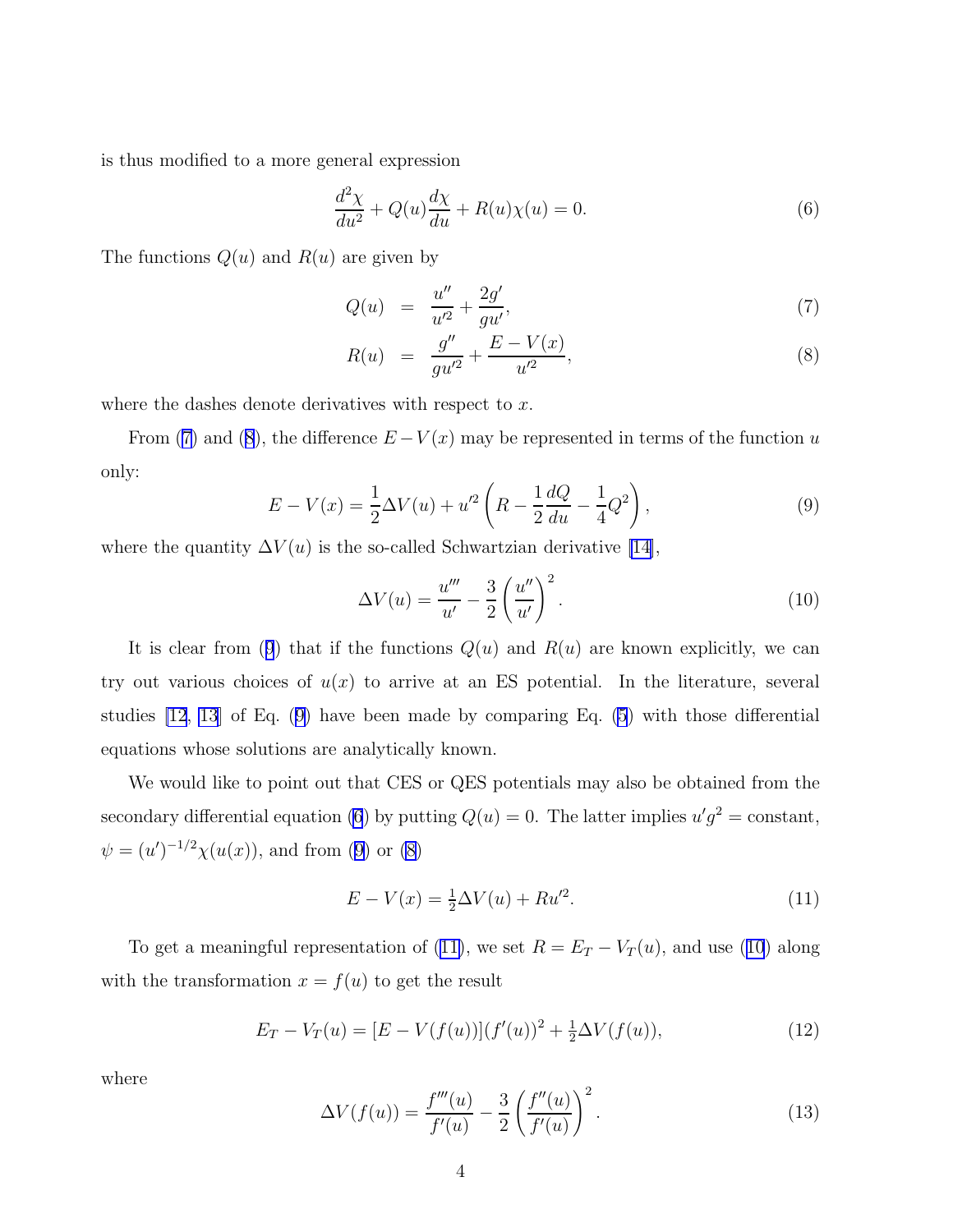<span id="page-4-0"></span>In Eqs.([12\)](#page-3-0) and [\(13](#page-3-0)), the dashes now stand for differentiation with respect to the variableu. Note that the above relation was also obtained by de Souza Dutra  $[2]$  $[2]$  by effecting atransformation  $x = f(u)$  in the Schrödinger equation ([5\)](#page-2-0), and redefining the wave functionas  $\psi(x) = \sqrt{df(u(x))/du} \chi(u)$ . However Eqs. ([6](#page-3-0)) and [\(9](#page-3-0)) were first written down by Bhattacharjee and Sudarshan [\[12](#page-10-0)] in 1962, and contained, as we have just shown, de Souza Dutra's result as a particular case  $(Q = 0)$ .

Inrecent papers  $[2, 3, 4, 5]$  $[2, 3, 4, 5]$  $[2, 3, 4, 5]$  $[2, 3, 4, 5]$ , the result  $(12)$  has been exploited by a number of authors to get CES potentials in the form  $V(f(u))$  by choosing judiciously the transformation function  $f(u)$ , and assigning to  $V_T$  an ES potential with known energy spectrum and eigenfunctions.

Here we shall exploit it in a slightly different way to get QES potentials by taking  $\mathfrak{so}(2,1)$  as the potential algebra of the Schrödinger equation, and the resulting form of the potential $V_m$ , given by ([3\)](#page-2-0), as  $V_T$ . We get in this way

$$
\left(\frac{1}{4} - m^2\right) \left(1 - F^2\right) - 2mFG + G^2 - E_T = [f'(u)]^2 [V(f(u)) - E] - \frac{1}{2} \Delta V(f(u)), \quad (14)
$$

wherethe derivatives of F and G have been removed by making use of Eq.  $(1)$  $(1)$  $(1)$ .

Whereas  $F(x)$  and  $G(x)$  are known for the three cases summarized in [\(4](#page-2-0)), which are relevant for the potential algebra  $\mathfrak{so}(2,1)$ , the mapping function  $f(u)$  is unknown in (14). In the following, we propose to use a mapping function that transforms a half-line onto itself.It may be remarked that in Ref. [[5\]](#page-10-0), a form for  $f(u)$  was employed which switched variable x to u transforming in the process the full line to the half-line.

Let us choose the mapping function to be

$$
x = f(u) = (e^u - 1)^{-1}.
$$
\n(15)

It is obvious from (15) that  $(0, \infty)$  is the domain of both variables x and u. Using (15), the Schwartzianderivative ([13](#page-3-0)) reduces to  $\Delta V(f(u)) = -1/2$ .

Consider first the class I solutions obtained in([4\)](#page-2-0). Substituting these into (14), and setting  $E = 0$  give

$$
V(f(u)) = (1 - 4m^2 + 4b^2) \operatorname{sech} u(\operatorname{sech} u - 2) - 8mb(\tanh u \operatorname{sech} u - 2 \tanh u + \sinh u) - (4E_T + 1) \cosh u(\cosh u - 2) - 4(E_T + m^2 - b^2).
$$
 (16)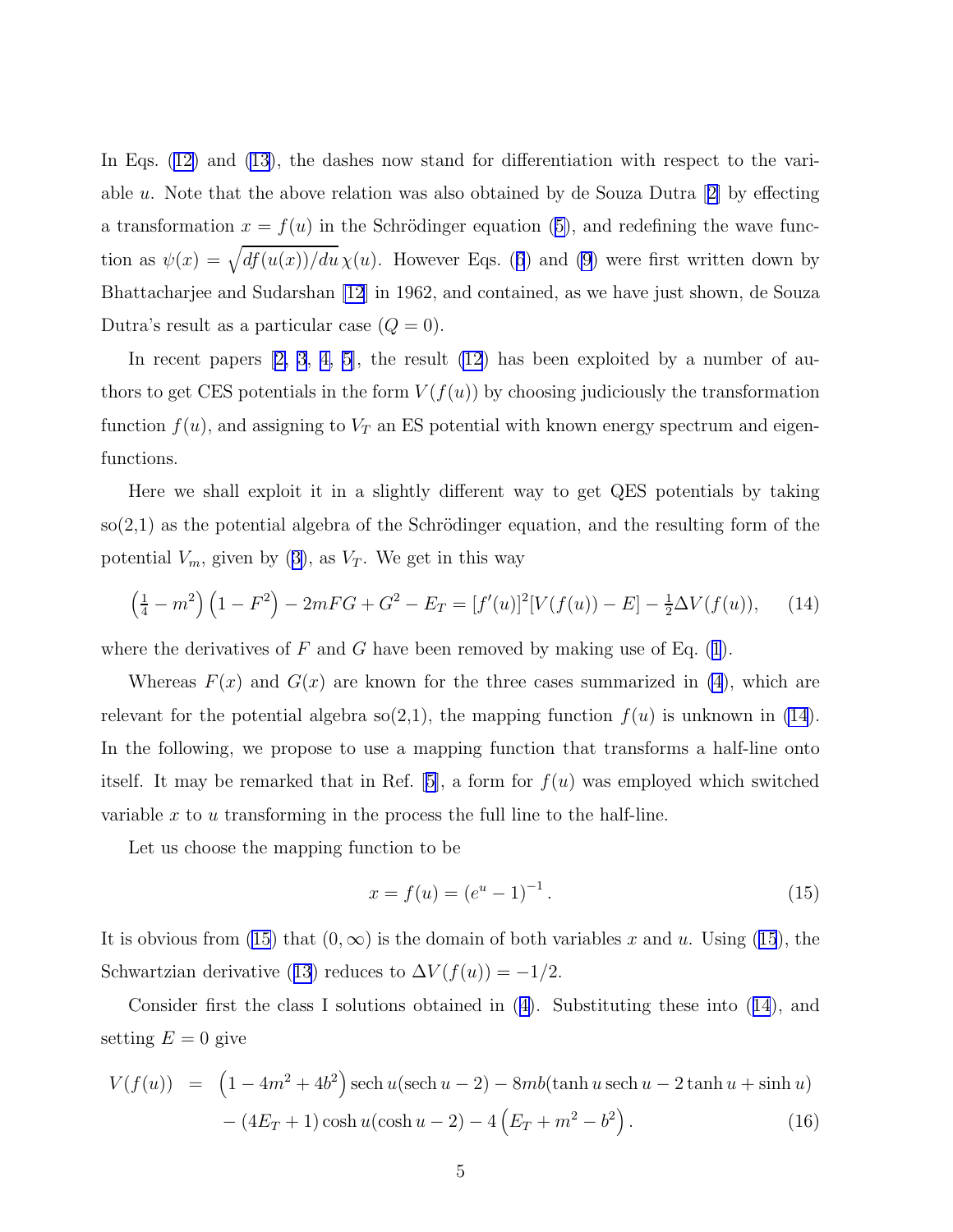The expression [\(16](#page-4-0)) may be translated in terms of the variable x through the use of [\(15](#page-4-0)), leading to

(I) 
$$
V(x) = -\frac{A}{(2x^2 + 2x + 1)^2} - B \frac{2x + 1}{x(x + 1)(2x^2 + 2x + 1)^2} + \frac{C}{x^2(x + 1)^2},
$$
(17)

with

$$
A = 4\left(m^2 - b^2\right) - 1, \qquad B = 4mb, \qquad C = -E_T - \frac{1}{4} = \left(k - \frac{1}{2}\right)^2 - \frac{1}{4} = k(k - 1). \tag{18}
$$

This potential is our first example of QES potential with known  $E = 0$  eigenvalue. For nonnegative values of B and C, its behaviour at the origin is similar to that of the (shifted) Coulomb effective potential  $V_E(x) = (\hbar^2/2m)(l(l+1)/x^2) - (e^2/x)$ . From (17), we indeed note that as  $x \to 0$ , the first term  $\to -A$ , the second term  $\sim -B/x$ , and the third term  $\sim C/x^2$ . On the other hand, for  $x \to \infty$ ,  $V(x) \to 0$ .

To consider whether the  $E = 0$  quantal state is normalizable, let us consider for instance the potential (17) for which  $m = k$  (i.e., A, B, and C are connected by the relation  $A = 1+4C+2\sqrt{1+4C}-B^2\left(1+\sqrt{1+4C}\right)^{-2}$ . The corresponding wave function is  $\psi_0(x) =$  $\sqrt{f'(u(x))}\,\chi_0(u(x))$ , where  $\chi_0(u)$  is the ground state wave function of class I potential in Eq. [\(4](#page-2-0)), namely  $\chi_0(u) \sim G^{k-\frac{1}{2}} h$  with  $h = \exp \left[ b \tanh^{-1}(\sinh u) \right]$  [[11](#page-10-0)]. Since  $\sqrt{f'(u(x))} \sim$  $\sqrt{2x(x+1)}$ ,  $\psi_0(x) \to 0$  as  $x \to 0$ , but  $\psi_0(x) \sim x$  for  $x \to \infty$ . We therefore conclude that for  $m = k$ , the function  $\psi_0$  is non-normalizable.

Turning now to the class II solutions of [\(4\)](#page-2-0), we find([14](#page-4-0)) to yield another QES potential with  $E = 0$ ,

(II) 
$$
V(x) = \frac{A}{(x+1)^4} - \frac{B}{x(x+1)^3} + \frac{C}{x^2(x+1)^2},
$$
 (19)

with

$$
A = b^2
$$
,  $B = 2mb$ ,  $C = -E_T - \frac{1}{4} = k(k-1)$ . (20)

Here, as  $x \to \infty$ ,  $V(x) \to 0$ , while for  $x \to 0$ ,  $V(x) \to A - (B/x) + (C/x^2)$ . Once again  $V(x)$  mimics the Coulomb problem near the origin provided nonnegative values of B and C are considered. An analysis of the wave function corresponding to  $E = 0$  for the potential with  $m = k$  (i.e., with  $BA^{-1/2} = 1 + \sqrt{1+4C}$ ) shows that  $\psi_0(x) = \sqrt{f'(u(x))} \chi_0(u(x))$ ,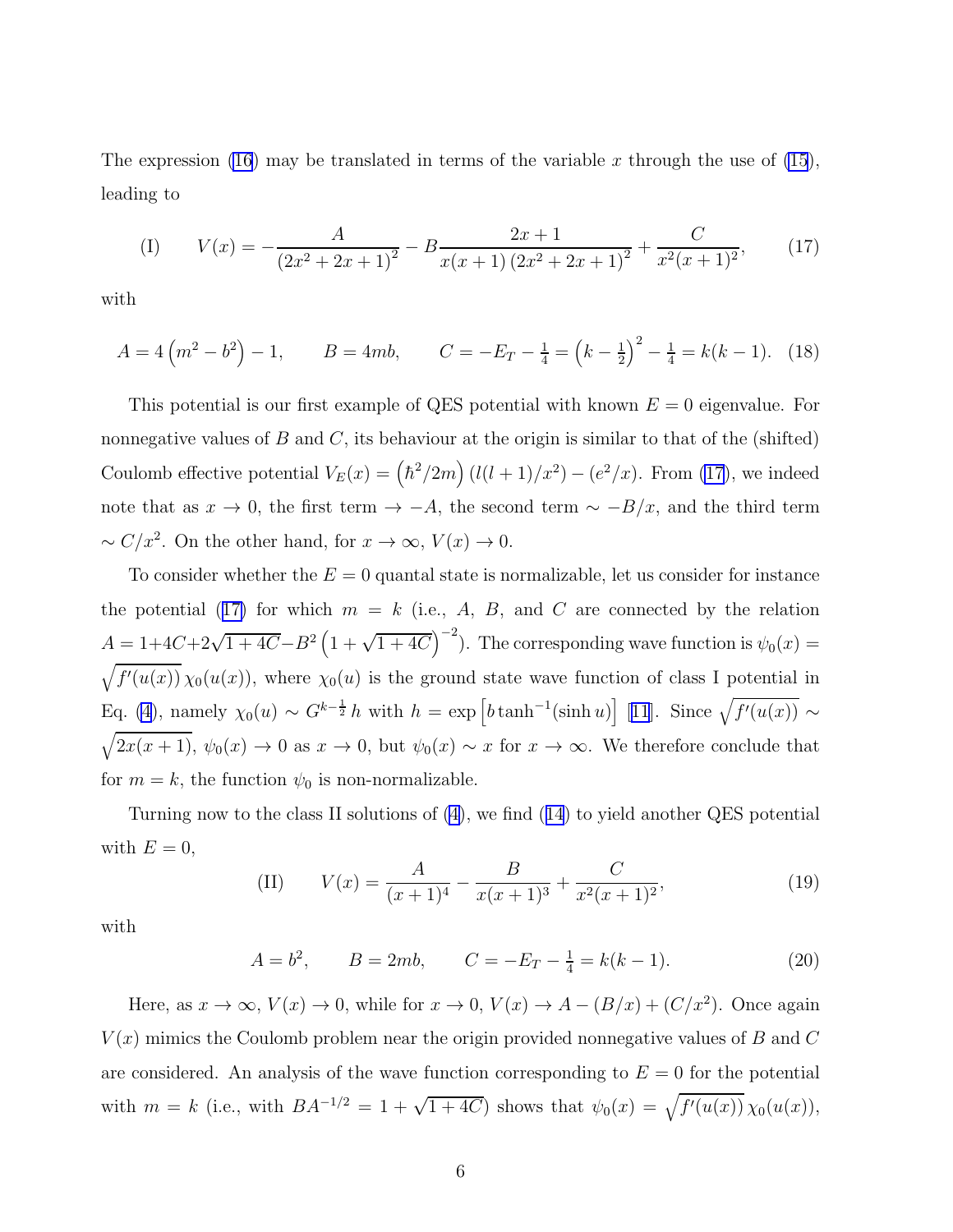<span id="page-6-0"></span>where  $\chi_0(u) \sim G^{k-\frac{1}{2}}h$ , and  $h \sim \exp(-be^{-u})$  [\[11](#page-10-0)]. It is easy to check that  $\psi_0 \to \infty$  as  $x \to \infty$ , so that in this case too the wave function is non-normalizable.

Finally, we take up the class III solutions of  $(4)$ . For the corresponding pair  $(F, G)$ , and  $E = 0, V(x)$  turns out to be

(III) 
$$
V(x) = \frac{A}{(2x+1)^2} - \frac{B}{x(x+1)} + \frac{C}{x^2(x+1)^2},
$$
 (21)

with

$$
A = 4(m+b)^{2} - 1, \qquad B = 4mb, \qquad C = -E_{T} - \frac{1}{4} = k(k-1). \tag{22}
$$

This QES potential shares similar qualitative features with the previous ones as far as its behaviour as  $x \to 0$  or  $x \to \infty$  is concerned. We shall presently see that provided certain convergence condition is satisfied, the wave function of the  $E = 0$  state turns out to be normalizable for the potentials for which  $m = k$ .

To enquire into the normalizability of the wave function, we note that for the class III solutionsof ([4\)](#page-2-0), and  $m = k$  [[11](#page-10-0)],

$$
\psi_0(x) \sim \sqrt{x(x+1)} [\text{cosech } u(x)]^{k-\frac{1}{2}} [\tanh(\frac{1}{2}u(x)]^b \sim \frac{[x(x+1)]^k}{(2x+1)^{k+b-\frac{1}{2}}}.
$$
\n(23)

Since we are dealing with the one-dimensional Schrödinger equation  $(5)$  $(5)$  on the half line, the normalization integral is given by

$$
\int_0^\infty |\psi_0(x)|^2 \, dx \sim \int_0^\infty \frac{[x(x+1)]^{2k}}{(2x+1)^{2k+2b-1}} \, dx. \tag{24}
$$

To examine its convergence, we make use of the criterion that if  $\lim_{x\to\infty} x^{\alpha} f(x) = L$ , where  $\alpha > 1$ , then  $\int_a^{\infty} f(x) dx$  converges absolutely; if  $\lim_{x\to\infty} x^{\alpha} f(x) = L \neq 0$  and  $\alpha \leq 1$ , then  $\int_a^{\infty} f(x) dx$  diverges. In the present case,  $f(x) \sim x^{2k-2b+1}$  for  $x \to \infty$ . So if we take  $\alpha = 2b-2k-1$ , we have  $\lim_{x\to\infty} x^{\alpha} f(x) = L \neq 0$  and the integral converges if  $2b-2k-1 > 1$ or  $b > k + 1$ , and diverges if  $b \leq k + 1$ . Whenever the convergence condition  $b > k + 1$  is satisfied, the normalization integral (24) may be easily evaluated. For  $2k \in \mathbb{N}$ , one finds

$$
\int_0^\infty |\psi_0(x)|^2 \, dx \sim 2^{-4k-2} \sum_{m=0}^{2k} (-1)^m \left( \frac{2k}{m} \right) (b+m-k-1)^{-1}.\tag{25}
$$

Similar results may be found for other values of k.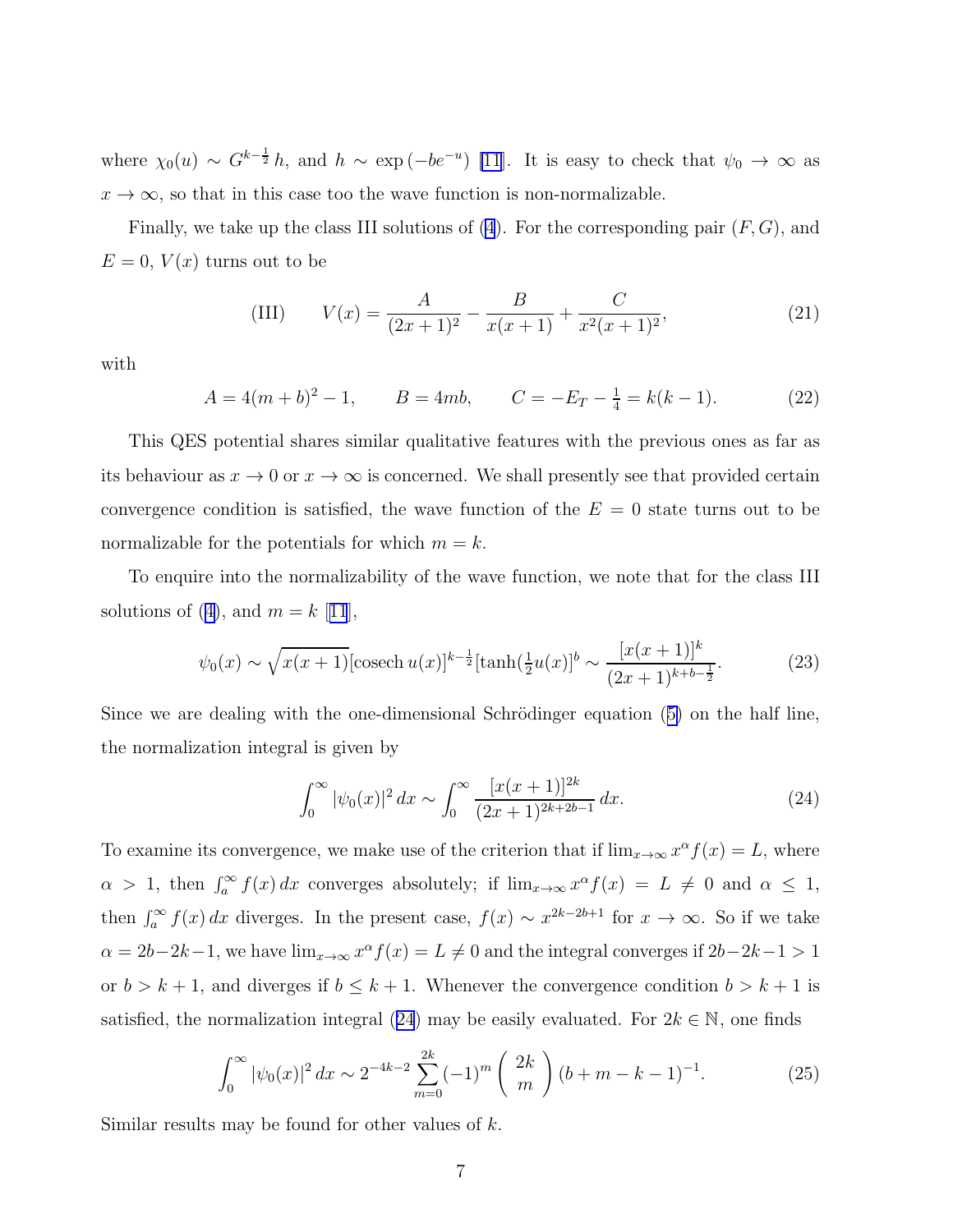<span id="page-7-0"></span>The convergence condition can also be expressed in terms of the parameters appearing inthe potential ([21\)](#page-6-0). For  $m = k + n$ ,

$$
A = (2k + 2b + 2n + 1)(2k + 2b + 2n - 1),
$$
\n(26)

$$
B = 4(k+n)b,\t(27)
$$

$$
C = k(k-1). \tag{28}
$$

These imply

$$
k = \frac{1}{2} \left( 1 + \sqrt{1 + 4C} \right),\tag{29}
$$

$$
b = \frac{B}{4n + 2 + 2\sqrt{1 + 4C}},\tag{30}
$$

$$
A = \left(2k + 2n + 1 + \frac{B}{2k + 2n}\right)\left(2k + 2n - 1 + \frac{B}{2k + 2n}\right)
$$
  
= 
$$
\left(2n + 2 + \sqrt{1 + 4C} + \frac{B}{2n + 1 + \sqrt{1 + 4C}}\right)
$$
  

$$
\times \left(2n + \sqrt{1 + 4C} + \frac{B}{2n + 1 + \sqrt{1 + 4C}}\right).
$$
 (31)

In Eq.  $(29)$ , we selected the solution of Eq.  $(28)$  satisfying, for nonnegative values of C, the requirement imposed on so(2,1) unitary irreducible representation labels k, namely  $k > 0$ . We note that we actually obtain  $k \geq 1$ . For the case  $m = k$  or  $n = 0$ , the convergence condition  $b > k + 1$  then reads

$$
B > 4k(k+1) = 4\left(1 + C + \sqrt{1 + 4C}\right),\tag{32}
$$

which in turn places non-trivial restriction on the run of  $A$ , as we shall now proceed to show.

The zeroes, as well as the regions of positivity and negativity, of potentials [\(21\)](#page-6-0) are displayed in Table 1 in terms of A, B, and C, for  $-\infty < A < \infty$ , 0 ≤ B <  $\infty$ , and 0 ≤  $C$  < ∞. Various types of potentials may be distinguished according to their behaviour over  $(0, \infty)$ , and/or the parameter range.

By using Eqs. (28), and (31) (for  $n = 0$ ), expressing C and A in terms of k and B, it is now straightforward to show that those potentials([21](#page-6-0)) satisfying the convergence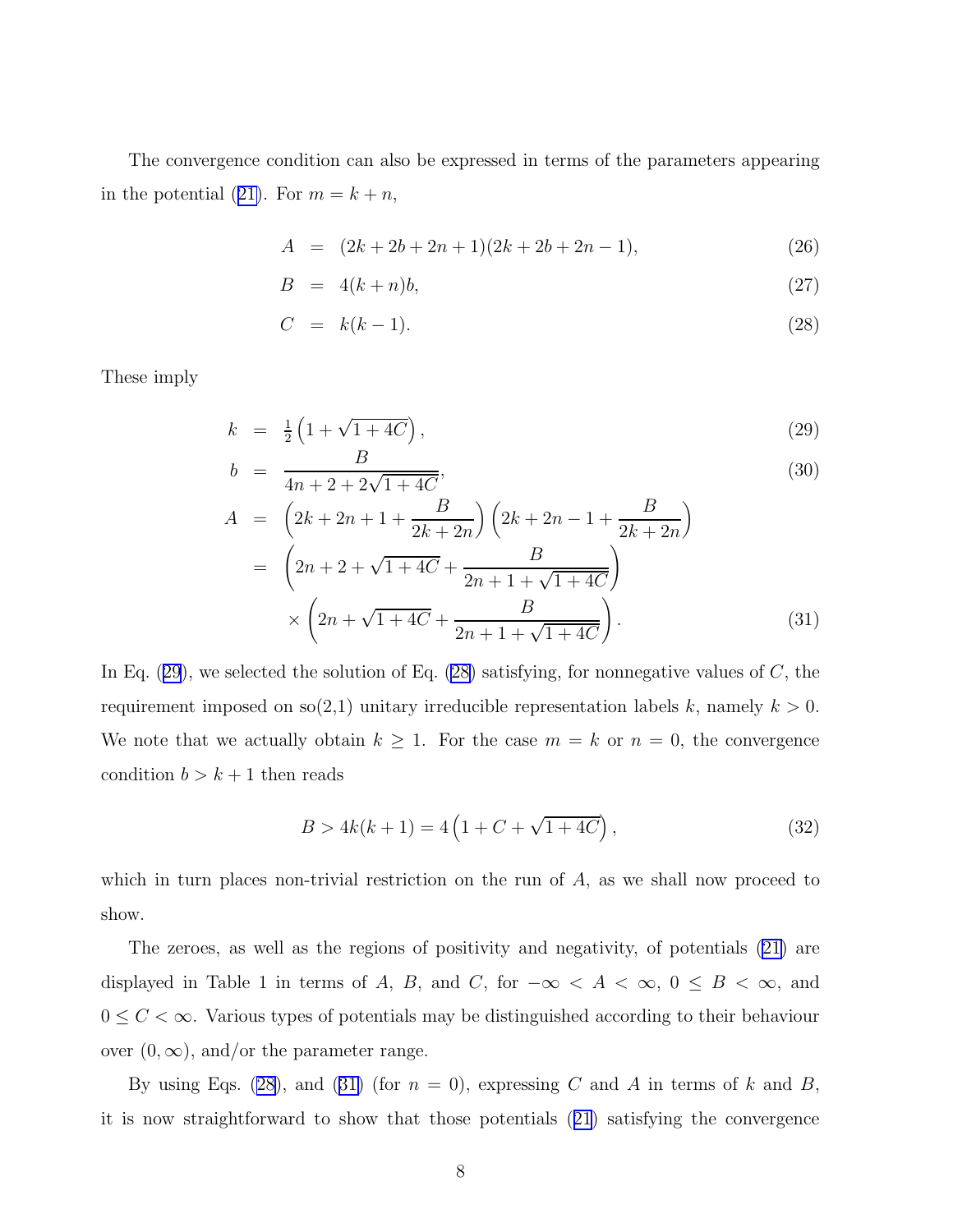condition([32\)](#page-7-0) belong to either type I or type V of Table 1, according to whether  $k > 1$  or  $k = 1$  (equivalently  $C > 0$  or  $C = 0$ ). Examples for both types are displayed in Figs. 1 and 2, respectively.

It appears that contrary to the effective Coulomb potential, type I and V potentials approach zero from the top as  $x \to \infty$ . This explains why the corresponding  $E = 0$ eigenstates are normalizable (and bound). Type I potentials behave as the effective Morse or spherical well potentials, which may provide phenomenological descriptions of alphadecay, while type V potentials have the features of one of the effective radial power law potentials with  $E = 0$  normalizable states found by Daboul and Nieto [\[7](#page-10-0)].

For simplicity's sake, the discussion of the  $E = 0$  wave function normalizability has been carried out for those potentials for which  $m = k$  or  $n = 0$ . It is clear however that its feasibility is by no way restrited to such values. For the class III potentials([21](#page-6-0)), for instance,the counterpart of Eq. ([23\)](#page-6-0) for  $m = k + n$ , and any  $n \in \mathbb{N}$  can be found from the singular Gendenshtein potential wave functions given in Ref. [\[15\]](#page-10-0). It is given by

$$
\psi_n(x) \sim \frac{[x(x+1)]^m}{(2x+1)^{m+b-\frac{1}{2}}} P_n^{(b-m,-b-m)}\left(\frac{2x^2+2x+1}{2x(x+1)}\right),\tag{33}
$$

where m, b, and n are related to A, B, and C through [\(22](#page-6-0)), and  $P_n^{(b-m,-b-m)}$  denotes a Jacobi polynomial.

In conclusion, we did provide some new examples of QES potentials with known  $E = 0$ quantal states, and we did show that some of the latter may be normalizable and bound. It should be remarked that contrary to Daboul and Nieto, no example of normalizable, but unbound states has been found.

We constructed our QES potentials by a method inspired from general techniques for generating ES and CES potentials, and we used as starting point some ES potentials for which the Schrödinger equation admits an  $\mathfrak{so}(2,1)$  potential algebra. The method proposed here might also be useful for generating QES potentials from some other ES potentials.

One of us  $(B.B.)$  thanks Professor C. Quesne for warm hospitality at Université Libre de Bruxelles, where this work was done. B.B.'s work was supported in part by the Council of Scientific and Industrial Research, New Delhi, through the grant of a project. He also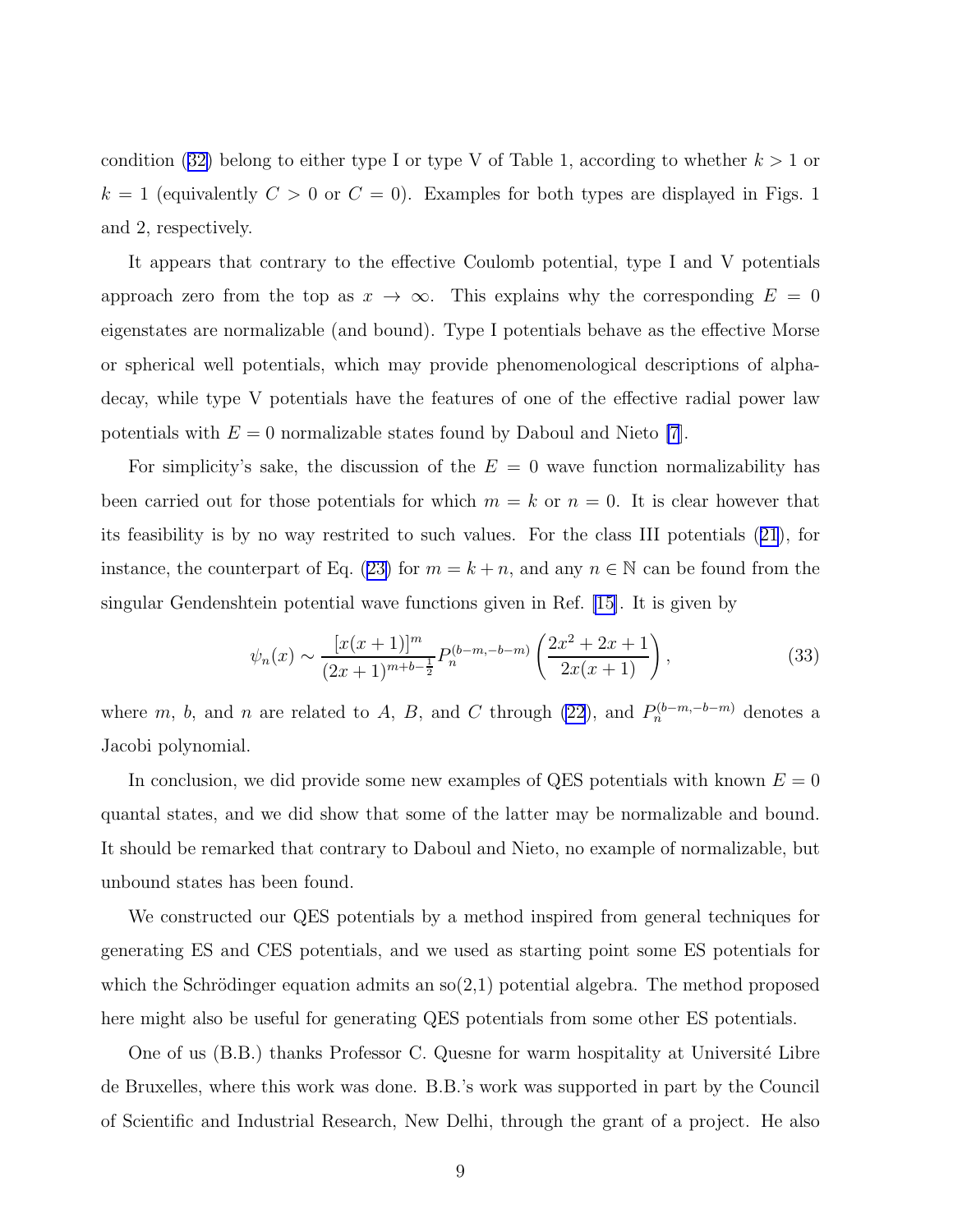acknowledges travel support received from the University of Calcutta and Sir Dorabji Tata Trust, Bombay.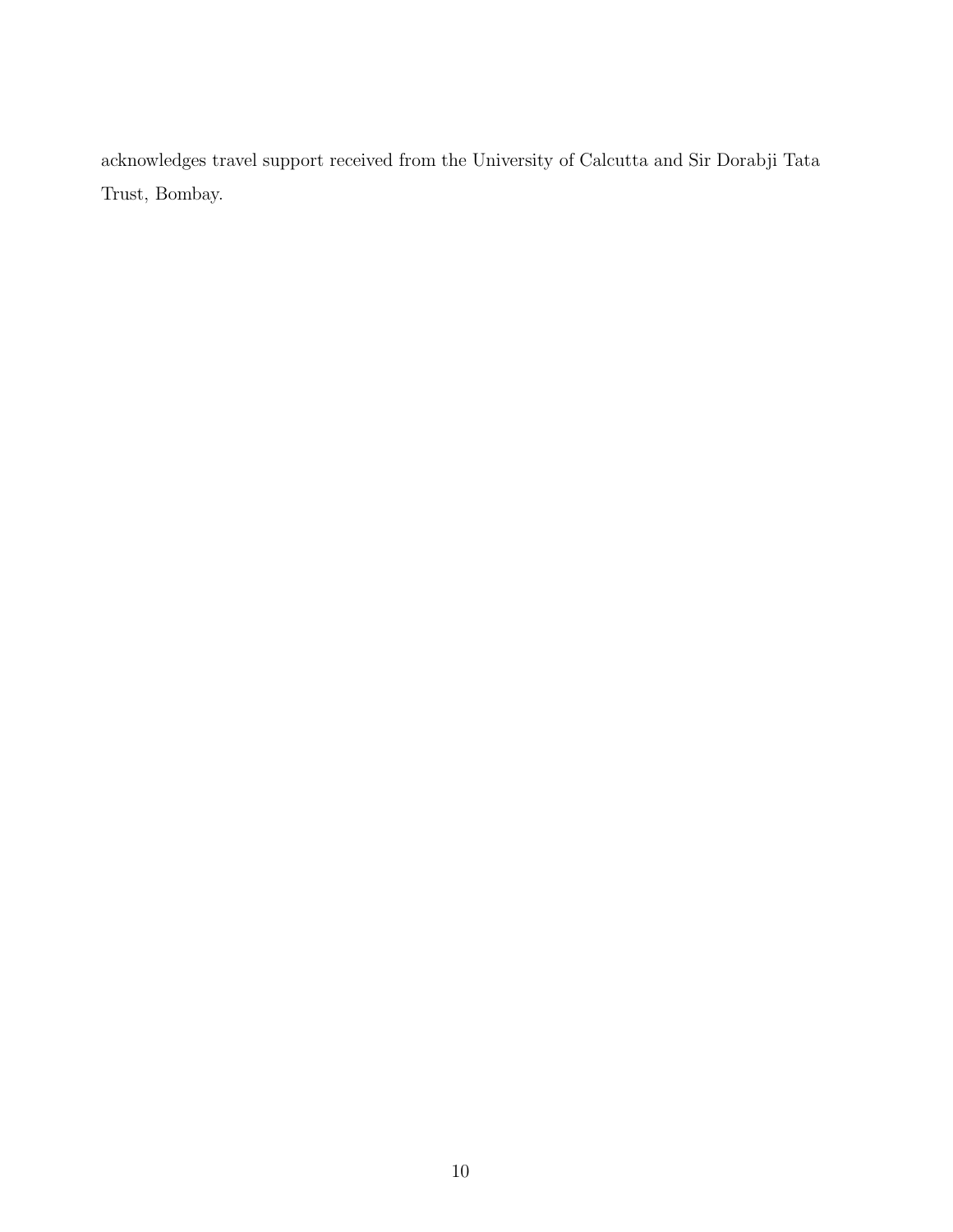## <span id="page-10-0"></span>References

- [1] A. V. Turbiner and A. G. Ushveridze, Phys. Lett. A 126 (1987) 181; A. V. Turbiner, Commun. Math. Phys. 118 (1988) 467; M. A. Shifman, Int. J. Mod. Phys. A 4 (1989) 2897.
- [2] A. de Souza Dutra, Phys. Rev. A 47 (1993) R2435.
- [3] A. de Souza Dutra and H. Boschi-Filho, Phys. Rev. A 50 (1994) 2915; N. Nag, R. Roychoudhury and Y. P. Varshni, Phys. Rev. A 49 (1994) 5098.
- [4] C. Grosche, J. Phys. A 28 (1995) 5889; 29 (1996) 365.
- [5] R. Dutt, A. Khare and Y. P. Varshni, J. Phys. A 28 (1995) L107.
- [6] O. B. Zaslavskii, Phys. Lett. A 149 (1990) 365.
- [7] J. Daboul and M. M. Nieto, Phys. Lett. A 190 (1994) 357; Phys. Rev. E 52 (1995) 4430; Int. J. Mod. Phys. A 11 (1996) 3801.
- [8] A. O. Barut, J. Math. Phys. 21 (1980) 568.
- [9] W. Miller, Jr., Lie theory and special functions (Academic, New York, 1968).
- [10] J. Wu and Y. Alhassid, J. Math. Phys. 31 (1990) 557.
- [11] M. J. Englefield and C. Quesne, J. Phys. A 24 (1991) 3557.
- [12] A. Bhattacharjee and E. C. G. Sudarshan, Nuovo Cimento A 25 (1962) 864.
- [13] G. Lévai, J. Phys. A 22 (1989) 689; 27 (1994) 3809; B. W. Williams and D. P. Poulios, European J. Phys. 14 (1993) 222.
- [14] H. H. Aly and A. O. Barut, Phys. Lett. A 145 (1990) 299.
- [15] F. Cooper, A. Khare and U. Sukhatme, Phys. Rep. 251 (1995) 267.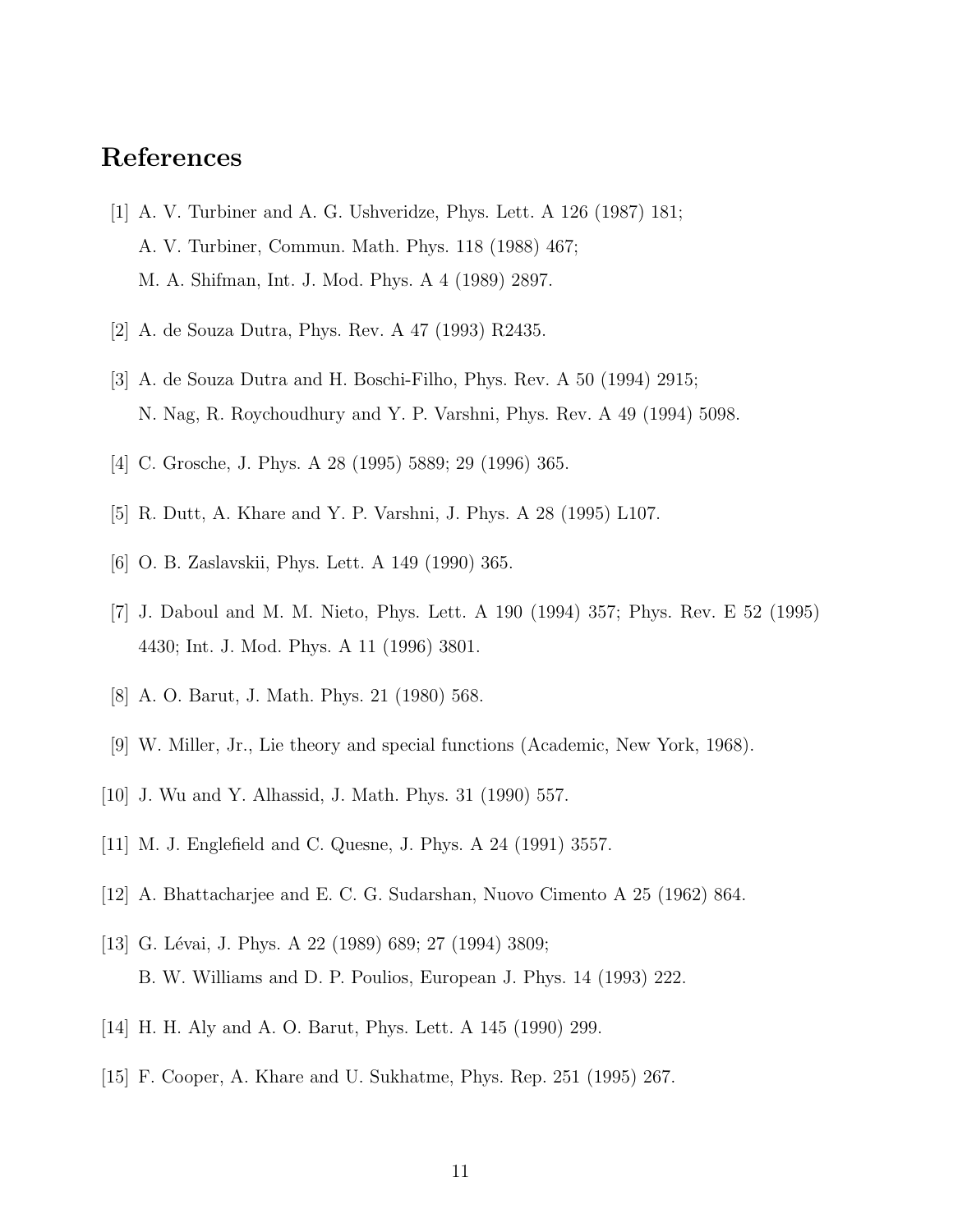## Figure captions

Figure1: The potential  $V(x)$  of Eq. ([21\)](#page-6-0) for  $A = 399$ ,  $B = 64$ ,  $C = 2$ , or  $k = m = 2$ ,  $b = 8$ .

Figure2: The potential  $V(x)$  of Eq. ([21\)](#page-6-0) for  $A = 63$ ,  $B = 12$ ,  $C = 0$ , or  $k = m = 1$ ,  $b = 3$ .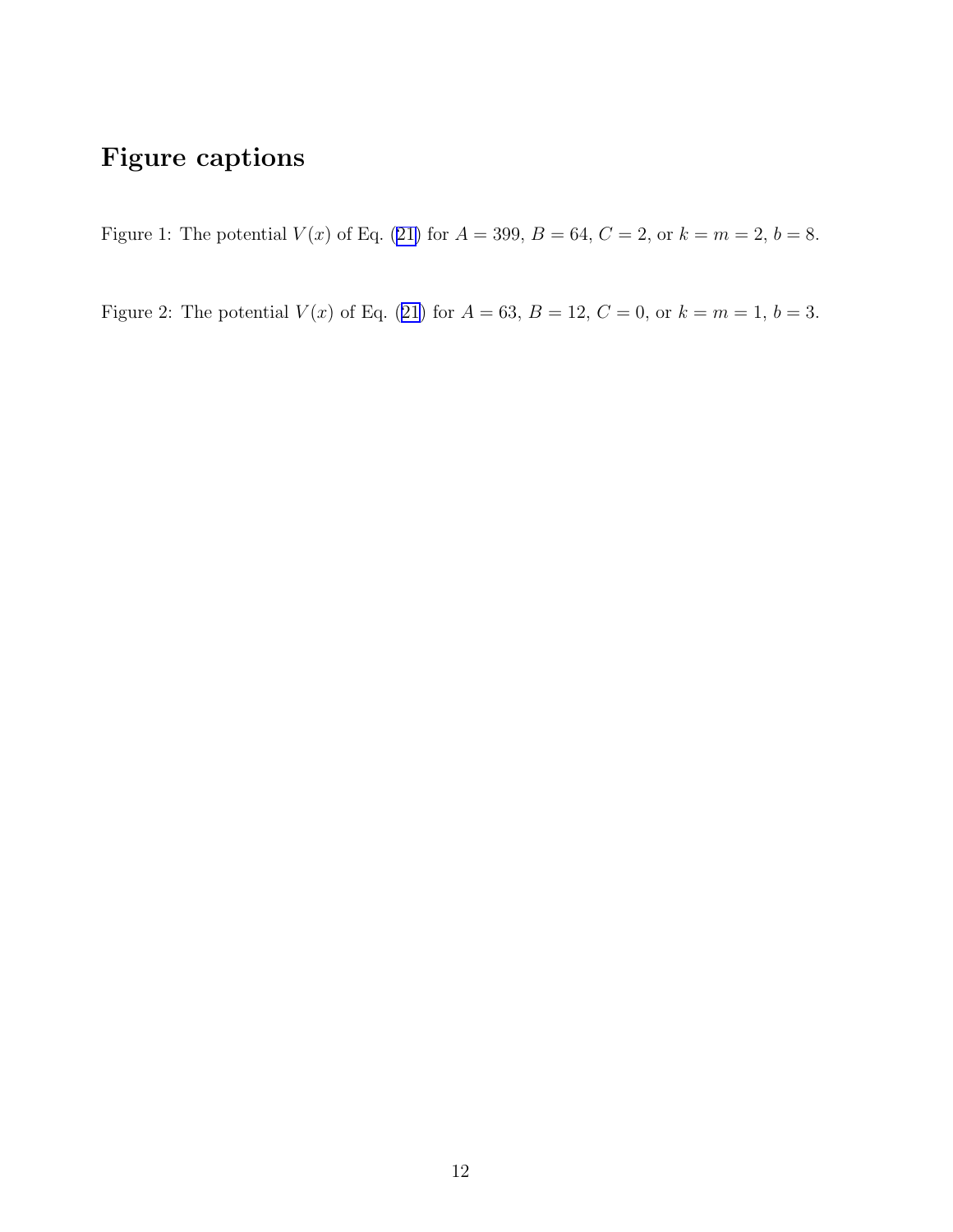Table 1: Zeroes and sign of the potential  $V(x)$ , defined in Eq. [\(21](#page-6-0)), for  $-\infty < A < \infty$ ,  $0 \leq B < \infty$ , and  $0 \leq C < \infty$ . The quantities  $x_{0+}$  and  $x_{0-}$  are defined by  $x_{0\pm} \equiv \frac{1}{2} \left( \begin{array}{cc} 1 + \sqrt{X} & N \end{array} \right)$  where  $X_{\pm} = A - 2B - 8C + 2\sqrt{A}$   $Y = A - 4B$  and  $\Delta = (B + 4C)^2 - 4AC$  $\frac{1}{2}$  $\left(-1+\sqrt{X_{\pm}/Y}\right)$ , where  $X_{\pm} \equiv A-2B-8C\pm 2\sqrt{\Delta}$ ,  $Y \equiv A-4B$ , and  $\Delta \equiv (B+4C)^2-4AC$ .

| <b>Type</b>   | Parameters                                               | Zeroes                                                                          | Sign                                  |
|---------------|----------------------------------------------------------|---------------------------------------------------------------------------------|---------------------------------------|
| $\mathbf{I}$  | $0 \neq 16C < 4B < A < \frac{(B+4C)^2}{4C}$              | $x_{0+}, x_{0-}$                                                                | $> 0$ if $x < x_{0-}$ or $x > x_{0+}$ |
|               |                                                          |                                                                                 | $0 \text{ if } x_{0-} < x < x_{0+}$   |
| $\rm II$      | $0 \neq 16C < A = 4B$                                    | $x_0 = -\frac{1}{2} + \frac{1}{2} \sqrt{\frac{B}{B-4C}} > 0$ if $x < x_0$       |                                       |
|               |                                                          |                                                                                 | $0 \text{ if } x > x_0$               |
| Ш             | $C \neq 0, A < \min\left(4B, \frac{(B+4C)^2}{4C}\right)$ | $x_{0-}$                                                                        | $> 0$ if $x < x_{0-}$                 |
|               |                                                          |                                                                                 | $0 \text{ if } x > x_{0-}$            |
| IV            | $0 \neq 4C < B, A = \frac{(B+4C)^2}{4C}$                 | $x_0 = -\frac{1}{2} + \frac{1}{2} \sqrt{\frac{B+4C}{B-4C}} > 0$ if $x \neq x_0$ |                                       |
| V             | $C = 0, 0 \neq 4B < A$                                   | $x_0 = -\frac{1}{2} + \frac{1}{2}\sqrt{\frac{A}{A-4B}}$ < 0 if $x < x_0$        |                                       |
|               |                                                          |                                                                                 | $> 0$ if $x > x_0$                    |
| VI            | $A = 4B$ , $0 \neq 4C \geq B$                            |                                                                                 | > 0                                   |
| <b>VII</b>    | $C \neq 0, 4B \neq A > \frac{(B+4C)^2}{4C}$              |                                                                                 | > 0                                   |
| <b>VIII</b>   | $0 \neq 4C > B, A = \frac{(B+4C)^2}{4C}$                 |                                                                                 | > 0                                   |
| $\mathbf{IX}$ | $B < 4C \neq 0, 4B < A < \frac{(B+4C)^2}{4C}$            | $\overline{\phantom{0}}$                                                        | > 0                                   |
| X             | $C = 0, A \le 4B \ne 0$                                  |                                                                                 | $< 0\,$                               |
| XI            | $B = C = 0, A > 0$                                       |                                                                                 | $> 0, V(0) < \infty$                  |
| XII           | $B = C = 0, A < 0$                                       |                                                                                 | $0, V(0) > -\infty$                   |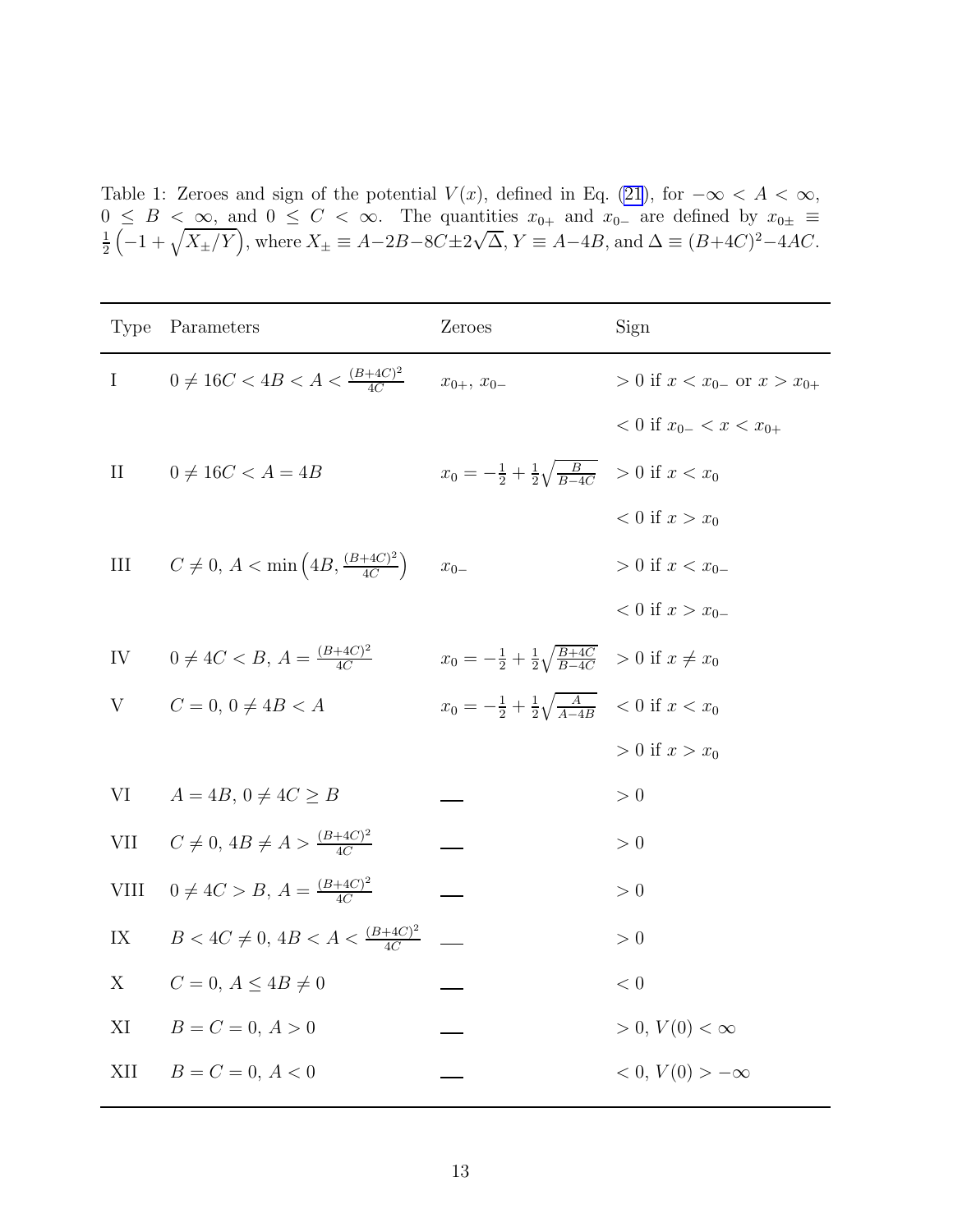This figure "fig1-1.png" is available in "png" format from:

<http://arxiv.org/ps/quant-ph/9703037v1>